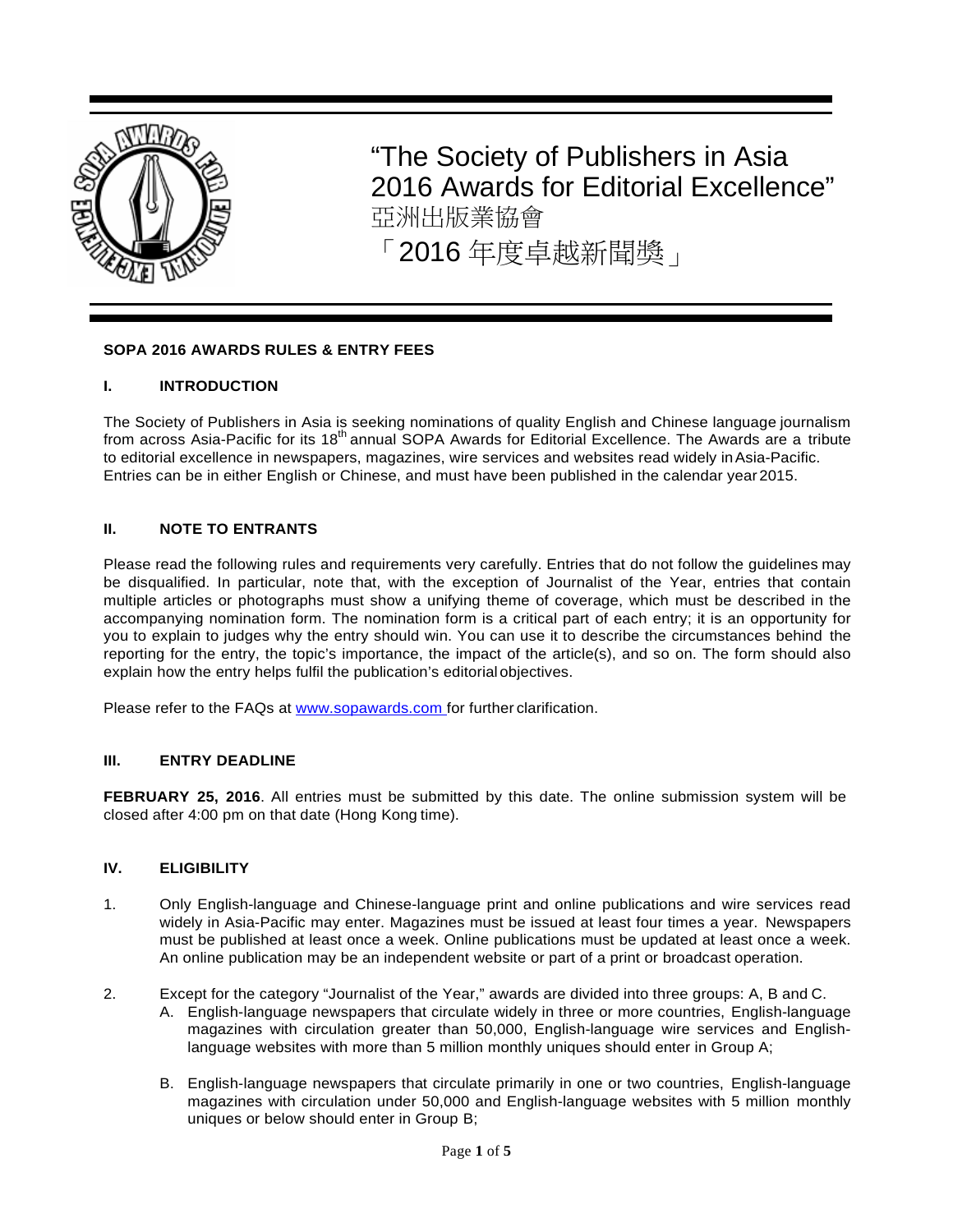C. Chinese-language publications, including Chinese-language websites and wire services, should enter in Group C;

*Note: Online publications that are affiliated with, or part of, a print publication, should enter in the* same category as their affiliated print publications. Independent online publications should enter in *Group B or Group C.*

*For the 2016 SOPA Editorial Awards, there will only be one Journalist of the Year award given out across category A, B and C. (For record-keeping purposes, the system will still ask for the appropriate group.)*

- 3. Online publications, wire services and trade publications may enter in all reporting, writing and photography Award categories.
- 4. Entries must have been published during the calendar year 2015.
- 5. Entries must have been published exclusively by the publication and not appear in other publications.
- 6. Entries must have a substantial emphasis on Asia-Pacific and reflect substantial journalistic efforts conducted in Asia-Pacific. For the purposes of the Awards, Asia-Pacific is defined to include the region of Afghanistan and the Central Asian republics, in addition to the Indian subcontinent, North Asia, East Asia, Southeast Asia, Australia, New Zealand, and Pacific Islands. Iraq, Iran and the Middle East are not included in this definition.
- 7. Entries may be the work of one journalist or multiple journalists. Each entry may be nominated in at most two categories. (This does not apply to the Journalist of the Year and Excellence in Magazine Design categories.) Entries must be entered in the language in which they were originally published.
- 8. Entries that comprise more than a single article or photograph must demonstrate a clear theme of coverage, and that theme should be clearly articulated in the nomination form. (This does not apply to the Journalist of the Year category.)
- 9. Photographic entries must not have been manipulated or altered, apart from standard cropping and editing.
- 10. Any challenge to the fairness or accuracy of an entry as well as the publication's response to the challenge, including published corrections and clarifications, must be included in the nomination form.

### **V. AWARD CATEGORIES**

#### **Categories open to all publications, including websites and wire services:**

# **1. Excellence in Reporting on Women's Issues (**女性议题新闻奖**)**

Honoring original coverage of women in Asia (for example, women in politics, women's rights, violence against women, the economic rise of women, women in the workplace, women in war, women and religion, profiles, studies of leadership and others). The common thread should be an exploration of the lives of women and the challenges they face.

### **2. Excellence in Digital News (**卓越网络新闻奖**)**

Honoring original work that best uses different forms of media (for example, text stories, photographs & slideshows, video, interactive graphics, social media, etc) to describe an idea, event, trend or personality,or explain a topic of significance. This category accepts URL of work(s) only.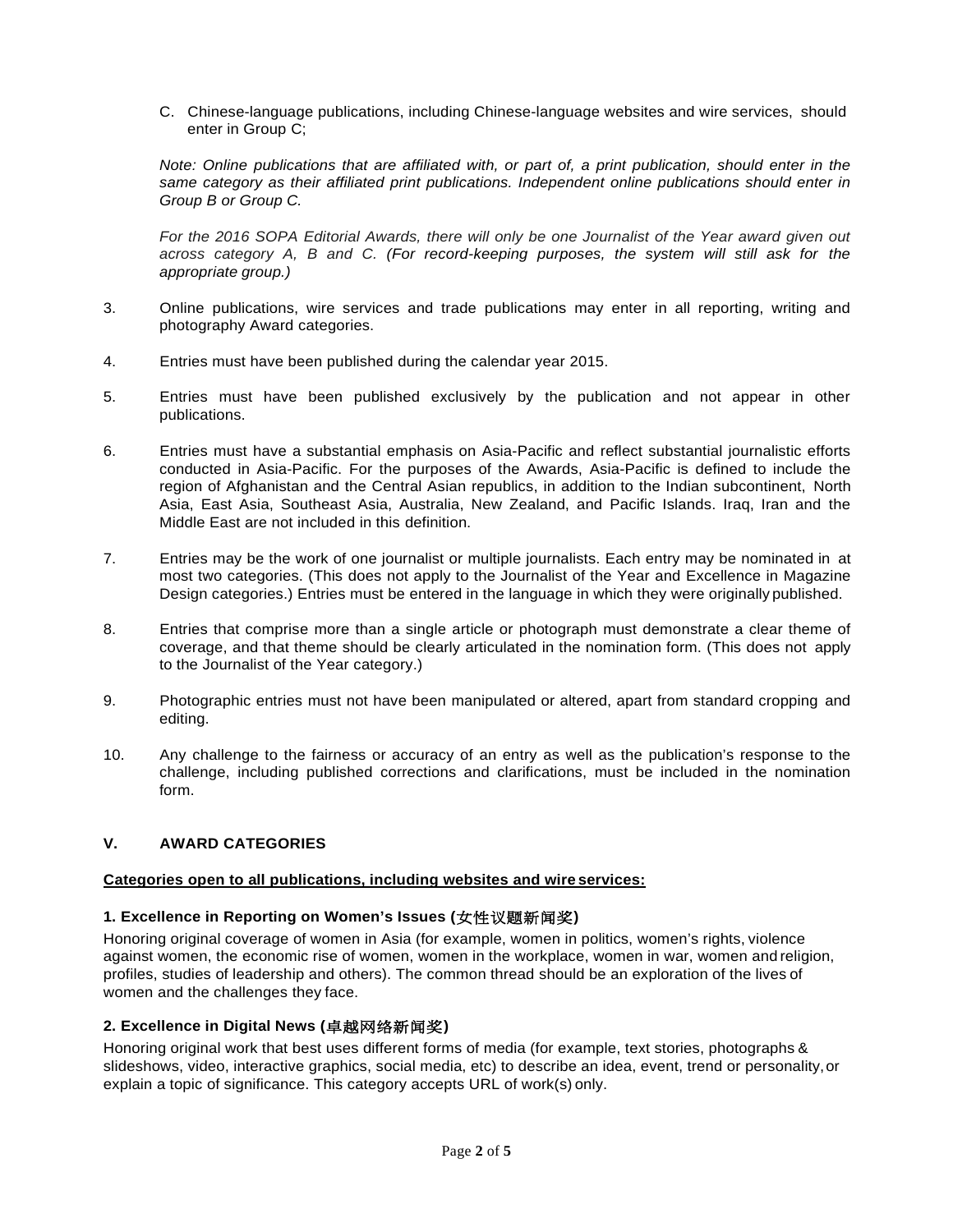## **3. Excellence in Human Rights Reporting (**卓越人权报导奖**)**

Honoring the work that demonstrates high standards of reporting on a human rights topic of significance.

# **4. Excellence in Feature Writing (**卓越专题特写奖**)**

Honoring the work that demonstrates high standards of reporting and writing to describe an idea, event, trend or personality, or explain a topic of significance. Entries are limited to one articleonly.

### **5. Excellence in Magazine Design (**卓越杂志设计奖**)**

Honoring the magazine that demonstrates high standards in visual presentation. Categories open only to magazines

## **6. Excellence in Lifestyle Coverage (**卓越生活时尚报导奖 )

Honoring the work that demonstrates high standards of reporting and writing on a lifestyletopic.

### **7. Excellence in Explanatory Reporting (**卓越解释性新闻奖 )

Honoring the work that demonstrates high standards of reporting, writing and in-depth analysis to explain a topic of significance.

### **8. Excellence in News Photography (**卓越新闻摄影奖**)**

Honoring the work that demonstrates high standards of news photography. (Note: entries must have been taken by or exclusively for the publication concerned)

### **9. Excellence in Business Reporting (**卓越经济报导奖**)**

Honoring the work that demonstrates high standards of reporting on a business topic ofsignificance.

### **10. Excellence in Information Graphics (**卓越数据图像奖**)**

Honoring entries that demonstrate high standards in presenting information in graphical form. This category accepts PDF files and URL of work(s).

### **11. Excellence in Reporting Breaking News (**卓越突发性新闻奖**)**

Honoring the work that demonstrates high standards of reporting a breaking news event under deadline pressure.

### **12. Excellence in Opinion Writing (**卓越评论奖**)**

Honoring the opinion piece(s) or editorial(s) that best serve(s) to advance discussion and debate on atopic of significance.

### **13. Excellence in Editorial Cartooning (**卓越漫画奖**)**

Honoring the editorial cartoon or cartoons that demonstrate(s) high standards in commentary on a topic of significance. (Note: entries should include an explanatory comment on the person or situationdepicted)

### **14. Excellence in Reporting on the Environment (**卓越环境报导奖**)**

Honoring the work that demonstrates high standards of reporting on an environmental topic of significance.

### **15. Excellence in Feature Photography (**卓越特写摄影奖**)**

Honoring the work that demonstrates high standards of feature photography. (Note: entries must havebeen taken by or exclusively for the publication concerned)

# **16. The Scoop Award (**独家新闻奖**)**

Honoring the exclusive story that has a significant impact and is widely followed by competing news media.

### **17. Excellence in Investigative Reporting (**卓越调查报导新闻奖**)**

Honoring the publication that through the use of its journalistic resources, which as well as reporting may include editorials, photographs and graphics, serves to advance the public interest on a topic ofsignificance, for example by exposing wrongdoing or corruption, uncovering malfeasance or in some other way holding the powerful to account.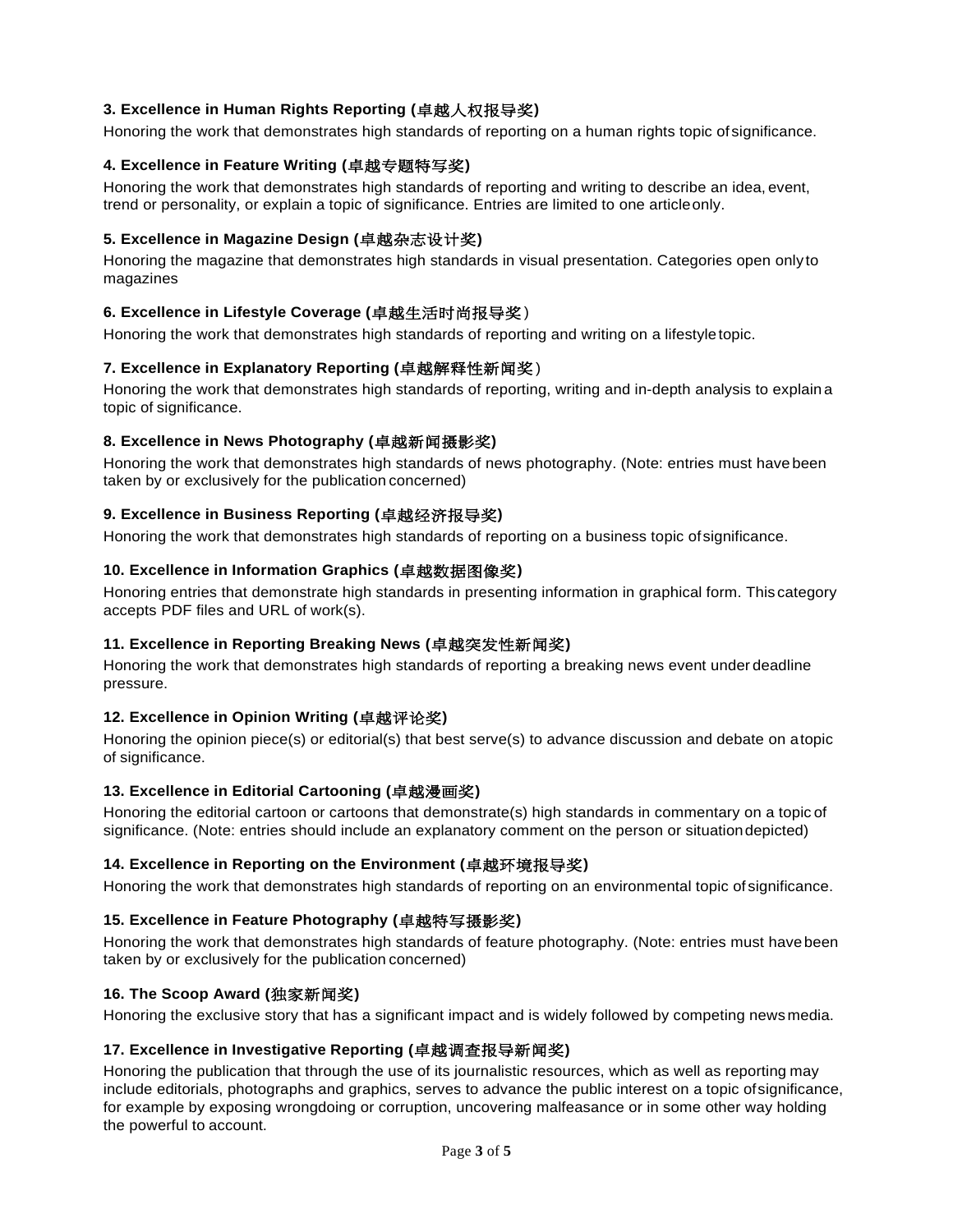#### **18. Journalist of the Year (**年度记者奖**)**

Honoring the journalist who has best demonstrated excellence in editorial achievement. This category welcomes entries from photojournalists and video journalists. For written work, entries should consist of 3-5 articles. For photojournalists and video journalists, entries should consist of 3-5 examples of work.Examples can comprise individual photos/videos or a series of photos/videos published.

Publications may nominate only ONE journalist in this category. (Note: the requirements for a unifyingtheme and for each entry to be nominated in at most two categories do not apply to this category.) This category accepts PDF files and URLs of work(s).

#### **VI. RULES FOR SUBMISSION**

- 1. Each publication may submit a maximum of TWO entries per category except in the following categories: Journalist of the Year and Excellence in Magazine Design. In those categories, each publication may submit ONE entry.
- 2. Each entry may include a maximum of FIVE pieces of work except in Excellence in Feature Writing, which is limited to ONE article per entry, and Excellence in Magazine Design, which is limited to ONE edition of a magazine only.
- 3. More than half of each entry must consist of written articles except in:

*Excellence in Feature Photography, Excellence in News Photography, Excellence in Information Graphics, Excellence in Editorial Cartooning, and Excellence in Digital News*

- 4. Each entry must include the following:
	- (a) The nominated work(s), (each piece of work submitted in one PDF file or up to five URLs)
	- (b) Completed online entry form
	- (c) Completed online nomination form

NOTE: SOPA will only accept electronic submissions for convenience, security and cost reasons. All entries must be submitted through the SOPA 2016 Awards website [\(www.sopawards.com\).](http://www.sopawards.com)./) Entries by email will not be accepted.

- 5. All categories require a minimum number of five entries. Failure to meet the minimum will result in automatic cancellation of that category. In cases where categories have been cancelled, SOPA will offer entrants a credit towards submissions in the following year's awards, but not a refund.
- 6. For Group C, entry forms must be in Chinese and English, and nomination forms must be in Chinese.
- 7. The nomination form must explain why the entry deserves consideration for the category of award entered, the publication's editorial objectives and how the entry helped fulfil those objectives. It may also provide additional information about the entry to assist the judges in placing the entry in context. In the case of entries with multiple articles or photographs, it must explain the unifying theme of coverage the articles or photographs collectively address. Entries will be judged against how well they fulfil the objectives described in the nomination form. The requirement for a unifying theme does not apply to the Journalist of the Year Category.
- 8. Entries submitted as URLs should be active during February-May 2016. Each URL is counted as one piece of work. The work should have been first published in 2014. Entries may be a single item or a continuing project, and may consist of up to five (5) URLs, depending on the category of award. The URLs may be listed in the nomination portion of the entry form. Websites requiring passwords must provide a single username and password to be used by the judges. These may be entered in the entry form. It is up to the entrant to ensure that judges are able to access URLs. Inaccessible